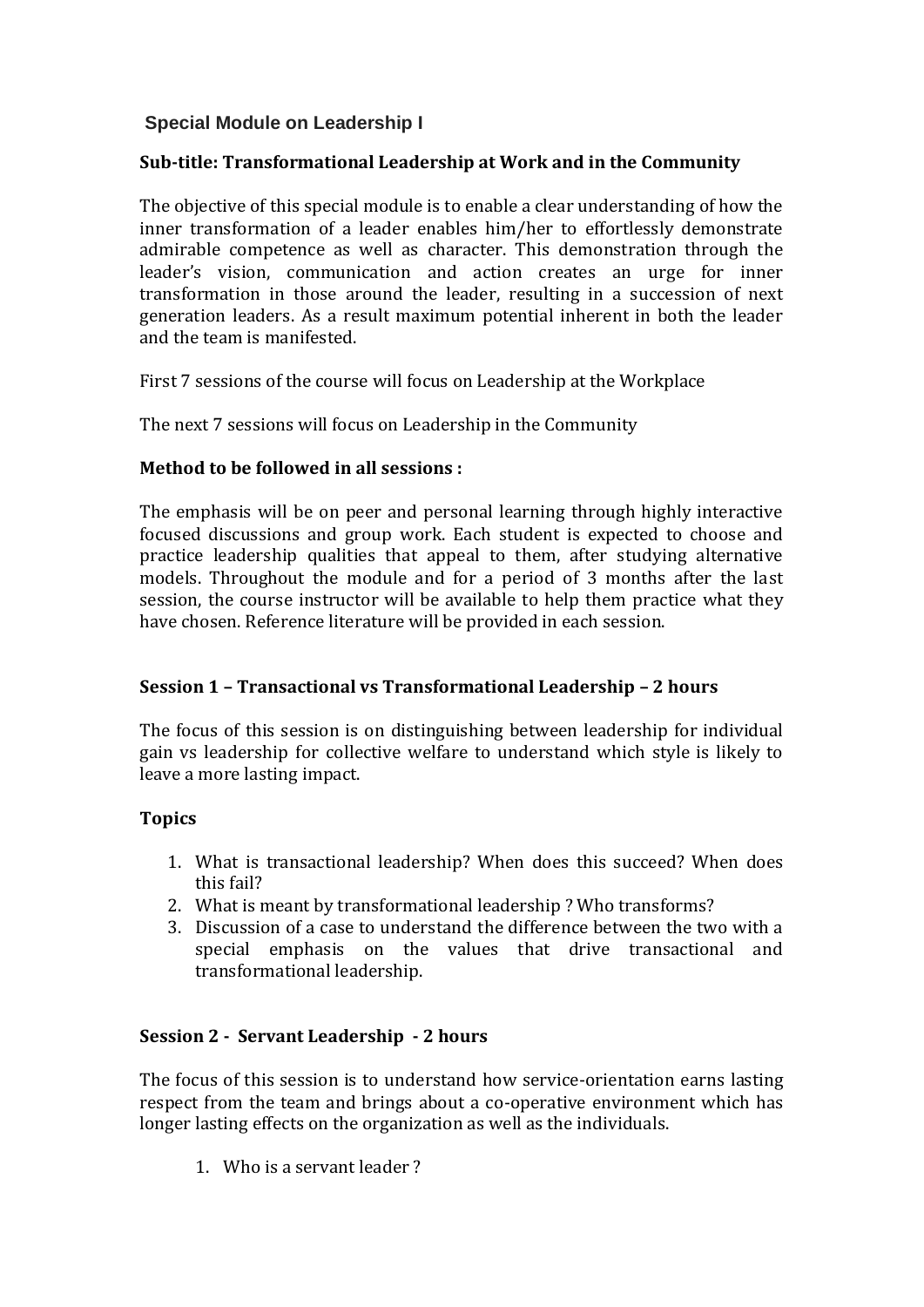- 2. Spiritual Practices and Servant Leadership
- 3. Discussion of a case to understand how to practice servant leadership

### **Session 3 – Understanding our own unique style of leadership – 3 hours**

The focus of this session is self- awareness. Each student will be given a set of questions, which help them understand themselves better. They will then be able to choose a leadership style that best suits them. Students are expected to speak for 3 minutes each where they will express, from their own personal experience any concern they have about leading others. Personal and Peer learning will take place.

The course instructor/facilitator will pick out the main learnings from the discussions as a take-away.

### **Session 4 – Leading a Change in Society – 2 hours**

The focus of this session is attempting the mind-set transformation of the society and dealing with resistance to change.

Topics :

- 1. Leadership with a feeling for the Community Feeling the connection
- 2. Finding meaning through volunteering Leading volunteers to accomplish a social objective.
- 3. Different kinds of Activism and their impact on society

### **Session 5 –Effective Leadership in the Government /Public Sector – 2 hours**

The focus of this session is to have an understanding of Rajarishi form of leadership

Topics :

- 1. Who is a Rajarishi? What are the qualities of such a leader?
- 2. Leadership Styles in the Government

### **Session 6 - Study of select cases of Transformational Social Leaders – 3 hours**

The focus of this session is to understand what the main drivers were for some well known transformational leaders. Students will be divided in groups and they will be given an opportunity to study the biography of social leaders and find out why these leaders chose to do what they did, how they overcame